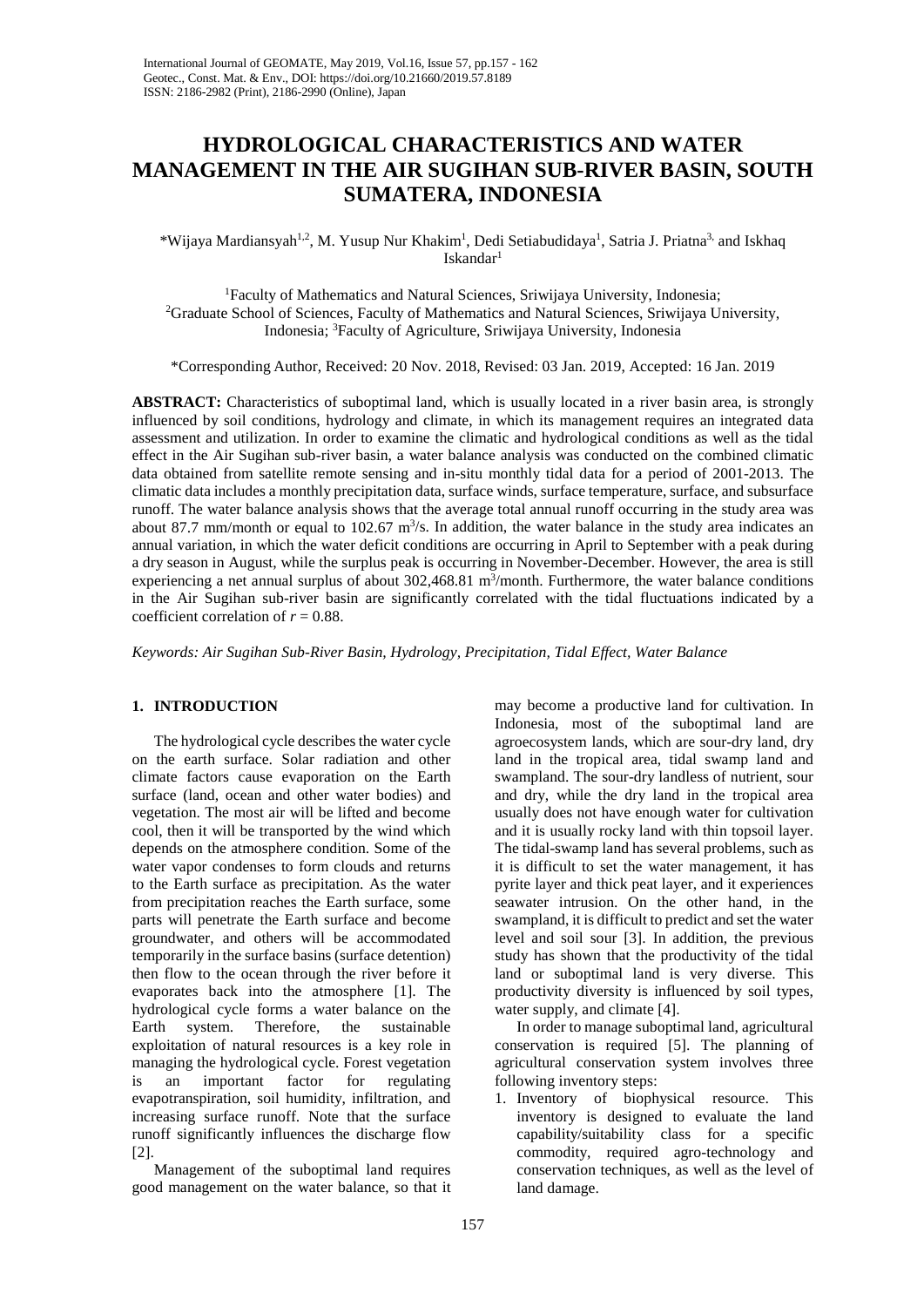- 2. Inventory of farmer socio-economic conditions, and
- 3. Inventory of external influences, such as trading of agricultural commodities products, condition and distance to the trading places, education/training tools, rural financial institution and farmer community organizations. This study is designed to analyze possible impacts of climate condition and tidal on the hydrological cycle in the Air Sugihan sub-river

basin. The analysis is based on the water balance calculation that utilizes several data, including precipitation, surface winds, temperature, surface and subsurface runoff and the tidal data in the study area.

# **2. DATA AND METHODS**

### **2.1 Study Area**

The study area covers the Air Sugihan sub-river basin having a total area of  $\pm 303,402,358$  ha (Fig 1). It is located between 2 (two) regencies, namely the Banyuasin and the Ogan Komering Ilir regencies. The majority of Air Sugihan sub-river basin is a lowland with a slope of about 0 to 2%. Note that the estuary of the Sugihan River is located in the open sea, therefore it gets an influence of tidal variability from the Bangka Strait.



Fig. 1. The study area in the Air Sugihan Sub-River Basin bounded by yellow line with the total area of ±303,402,358 ha.

# **2.2 Data**

This study used precipitation data recorded by rain gauge at Kenten station managed by the National Agency of Meteorology, Climatology and Geophysics (BMKG). In addition, the Tropical Precipitation Measurement Mission (TRMM) data were also used in this study [6]. We also used precipitation data observed by rain gauge located at the Sultan Mahmud Badaruddin II Airport Palembang. In order to evaluate the tidal effect, we also utilized the hourly tidal data recorded by a tide gauge located at the Tanjung Buyut station, Musi River for a period of 1 October – 1 November 2016, and at the Sugihan River a period of 2 - 22 October 2016.

In addition, the assimilation data with a resolution of  $0.25^{\circ} \times 0.25^{\circ}$  was used in this study, covering the area of the Air Sugihan sub-river basin for a period from January 2001 to December 2013. The data was derived from the Global Land Data Assimilation System (GLDAS) provided by the National Aeronautics and Space Administration (NASA). The data were based on an assimilation of the satellite- and ground-based observational data products, using advanced land surface modeling and data assimilation techniques [7]. This study used monthly products, which were generated by temporal averaging of the 3-hourly products. List of the GLDAS data used in this study is presented in Table 1.

Table 1 List of the parameter from GLDAS products used in the present study

| No             | Parameter             | Unit           |  |  |  |  |
|----------------|-----------------------|----------------|--|--|--|--|
| 1              | Surface net radiation | $W m^{-2}$     |  |  |  |  |
| 2              | Shortwave radiation   | $W m^{-2}$     |  |  |  |  |
| 3              | Longwave radiation    | $W m^{-2}$     |  |  |  |  |
| $\overline{4}$ | Heat flux             | $W m^{-2}$     |  |  |  |  |
| 5              | Soil heat flux        | $W m^{-2}$     |  |  |  |  |
| 6              | Atmospheric pressure  | Pa             |  |  |  |  |
| 7              | Wind speed            | $\rm m~s^{-1}$ |  |  |  |  |
| 8              | Surface temperature   | K              |  |  |  |  |
| 9              | Air temperature       | K              |  |  |  |  |
| 10             | Surface albedo        | $\%$           |  |  |  |  |

### **2.3. Methods**

The satellite TRMM precipitation data were first evaluated by calculating the correlation between the TRMM precipitation data and the rain gauge data.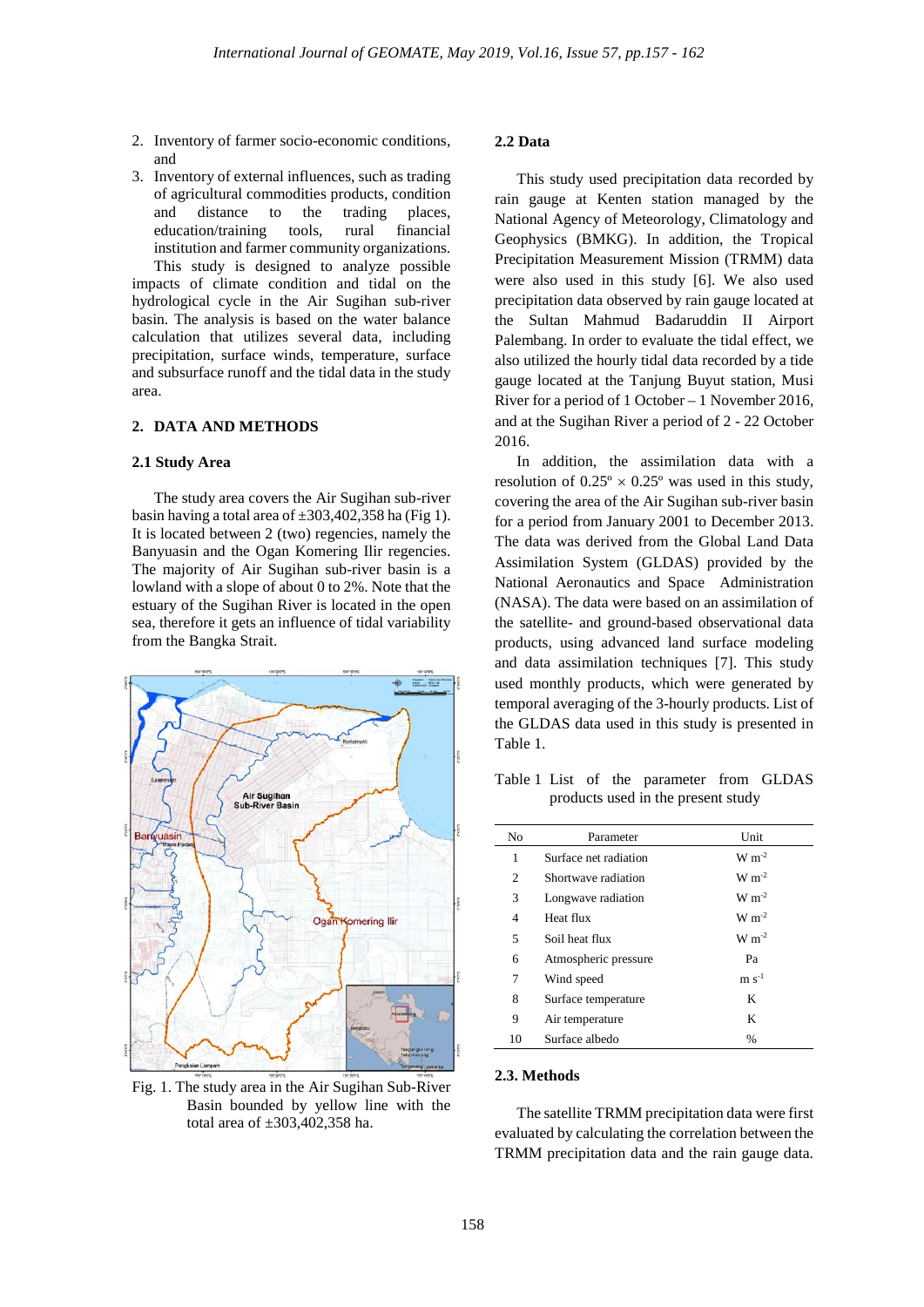Following [8], we calculate the correlation coefficient as follow,

$$
r = \frac{1}{N-1} \sum_{i=1}^{N} \frac{(x-\bar{x})(y-\bar{y})}{S_x S_y},
$$
\n(1)

where  $S_x$  and  $S_y$  are the standard deviations of each variable.

The evapotranspiration in the study area is calculated by [9]:

$$
ETP = \frac{R_n - G - H}{\lambda},\tag{2}
$$

where ETP is the evapotranspiration (mm/day),  $R_n$  is surface net radiation (W/m<sup>2</sup>), *G* indicates the soil heat flux  $(W/m^2)$ , *H* represents the heat flux (W/m<sup>2</sup>), and  $\lambda$  is the evaporation of latent heat at the 20°C (2.45 MJ kg-1 ).

The surface net radiation is calculated as follow [9]:

$$
R_n = (1 - \alpha)RS_{in} + RL_{in} - RL_{out}.
$$
 (3)

Note that the  $RS_{in}$  indicates the incoming shortwave radiation (W/m2 ), *RLin* and *RLout* are the incoming and the outgoing longwave radiation  $(W/m<sup>2</sup>)$ , respectively.

Meanwhile, the heat flux is calculated as follow:

$$
H = \gamma \frac{900}{T_a + 273} \Phi U_2 (T_s - T_a), \tag{4}
$$

where  $\gamma$  is psychometric constants (kPa/ $\rm ^oC$ ),  $U_2$  is the wind speed at 2 m above ground  $(m/s)$ ,  $T_s$  is the surface temperature ( $\degree$ C) and  $T_a$  is the air temperature ( $^{\circ}$ C). Note that the constant  $\Phi$  is defined as  $0.665 \times 10^{-3} * P$ , where *P* is the atmospheric pressure (kPa).

#### **3. RESULTS AND DISCUSSION**

#### **3.1. Hydrological Characteristics**

In order to evaluate the precipitation over the Air Sugihan sub-river basin, we first compared monthly precipitation data recorded by rain gauge at Kenten station managed by the BMKG Indonesia with those obtained from the TRMM data for the period of January 2001 – December 2013.

Figure 2 shows a scatter plot for comparison of precipitation data obtained from the rain gauge and those from the TRMM. It is shown that the TRMM data are significantly correlated with the rain gauge data with a correlation coefficient of  $r = 0.82$  (above 95% confidence level). This indicates that the TRMM data is suitable for analysis of the precipitation over the Air Sugihan sub-river basin.



Fig. 2. Scatter plot of correlation between the rain gauge data and the TRMM data for a period of January 2001 – December 2013.

Monthly climatology of the precipitation over the Air Sugihan sub-river basin is presented in Fig 3. It is clearly shown that the monthly climatology of the precipitation has two peaks in March - April, and November – December, and one trough in July – August. This result differs from that suggested in the previous study in which the precipitation type in this area only has one peak and one trough [10]. This discrepancy could be related to the data period used in their study, which was from January 1961 – December 1993.





Analysis on the tidal data recorded at the Tanjung Buyut station, Musi River and the Sugihan River reveals that the tidal type observed at both stations is the mixed-predominantly diurnal tide with Forzal number of 2.99 and 2.03, respectively (Fig 4). The tides are dominated by three tidal constituents, namely  $K_1$ ,  $O_1$  and  $P_1$  with periods of 23.93, 25.82, and 24.07 hours, respectively. Note that the tidal constituent of  $K_1$  defines the soli-lunar constituent,  $O_1$  is the main lunar constituent, and  $K_1$ represents the main solar constituent.

The magnitudes of tidal constituents at the Tanjung Buyut station are  $K_1 = 1.46$  m,  $O_1 = 0.52$ m, and  $P_1 = 0.64$  m. Meanwhile, the magnitudes of tidal constituents at the Sugihan River are  $K_1 = 0.18$ m,  $O_1 = 0.21$  m and  $P_1 = 0.07$  m.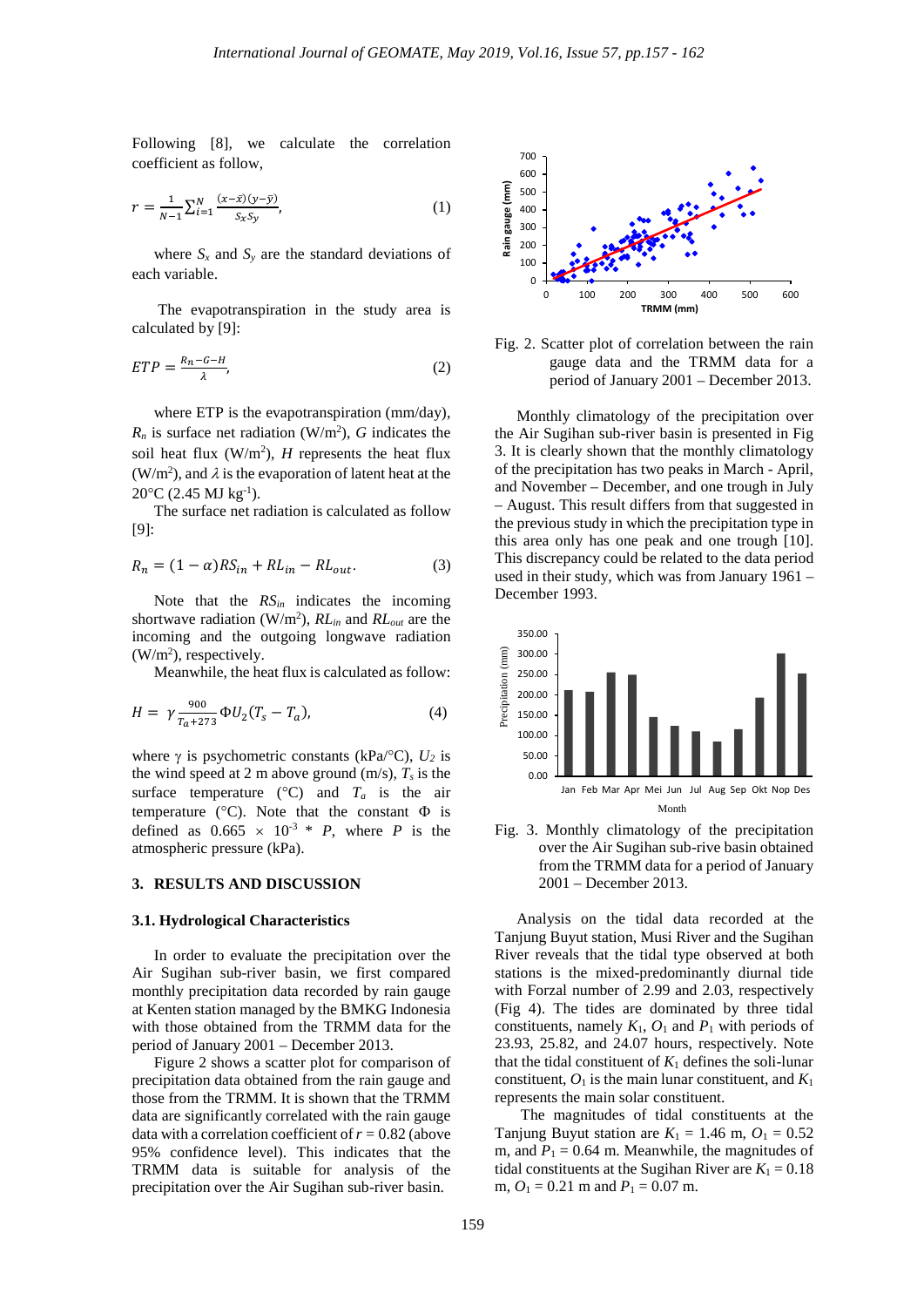

Fig. 4. Time series of water level at (a) Tanjung Buyut (b) Sugihan River stations

# **3.2. Water Balance**

Table 2 shows the data for water balance calculation in the Air Sugihan sub-river basin. The calculation indicates that the study area experiences an annual net surplus of about 0.1 mm/month or equal to  $302,468.81$  m<sup>3</sup>/month. The average total runoff is 87.7 mm/month or equal to 102.67  $\text{m}^3\text{/s}$ .

|  |  |  |  | Table 2. Data for the water balance analysis in the Air Sugihan sub-river basin |  |
|--|--|--|--|---------------------------------------------------------------------------------|--|
|  |  |  |  |                                                                                 |  |

| <b>Parameter</b>                      | Jan   | <b>Feb</b> | Mar Apr May |       |       | Jun   | Jul   | Aug   | <b>Sep</b> | Oct   | Nov.  | Dec Ave. |       |
|---------------------------------------|-------|------------|-------------|-------|-------|-------|-------|-------|------------|-------|-------|----------|-------|
| Precipitation (mm)                    | 211.6 | 208.0      | 255.6       | 249.4 | 145.9 | 124.2 | 110.5 | 85.3  | 116.1      | 193.8 | 301.9 | 252.8    | 187.9 |
| Surface Temperature ( <sup>0</sup> C) | 26.0  | 26.3       | 26.6        | 26.9  | 27.2  | 26.8  | 26.3  | 26.6  | 26.9       | 27.3  | 26.9  | 26.2     | 26.7  |
| Evapotranspiration (mm)               | 93.1  | 101.3      | 108.3       | 109.5 | 104.5 | 100.7 | 97.9  | 102.9 | 97.9       | 95.9  | 97.1  | 92.3     | 100.1 |
| Wind magnitude $(m/s)$                | 1.7   | 1.7        | 1.3         | 1.1   | 1.4   | 1.5   | 1.7   | 1.9   | 1.9        | 1.5   | 1.1   | 1.4      | 1.5   |
| Surface Runoff (mm)                   | 7.4   | 6.2        | 6.8         | 6.2   | 2.2   | 2.8   | 1.6   | 1.2   | 2.2        | 4.6   | 17.2  | 7.9      | 5.5   |
| Sub Surface Runoff (mm)               | 113.6 | 100.1      | 131.6       | 137.8 | 83.7  | 46.7  | 27.9  | 23.3  | 25.5       | 46.5  | 101.9 | 147.9    | 82.2  |
| Total Runoff (mm)                     | 120.8 | 106.3      | 138.4       | 143.9 | 85.9  | 49.5  | 29.5  | 24.5  | 27.7       | 51.1  | 119.0 | 155.9    | 87.7  |

Based on the field survey, it is found that that the water discharge in the estuary of the Sugihan River is about  $200 - 300$  m<sup>3</sup>/s. Meanwhile, based on the water balance analysis, it is obtained that the water discharge in the upper stream of the Sugihan River is about  $102.67 \text{ m}^3\text{/s}.$ 

Therefore, we may suggest that the Sugihan River receives additional water flush from the Musi River. In other words, it may conclude that the water level in the Musi River is higher than that in the Sugihan River.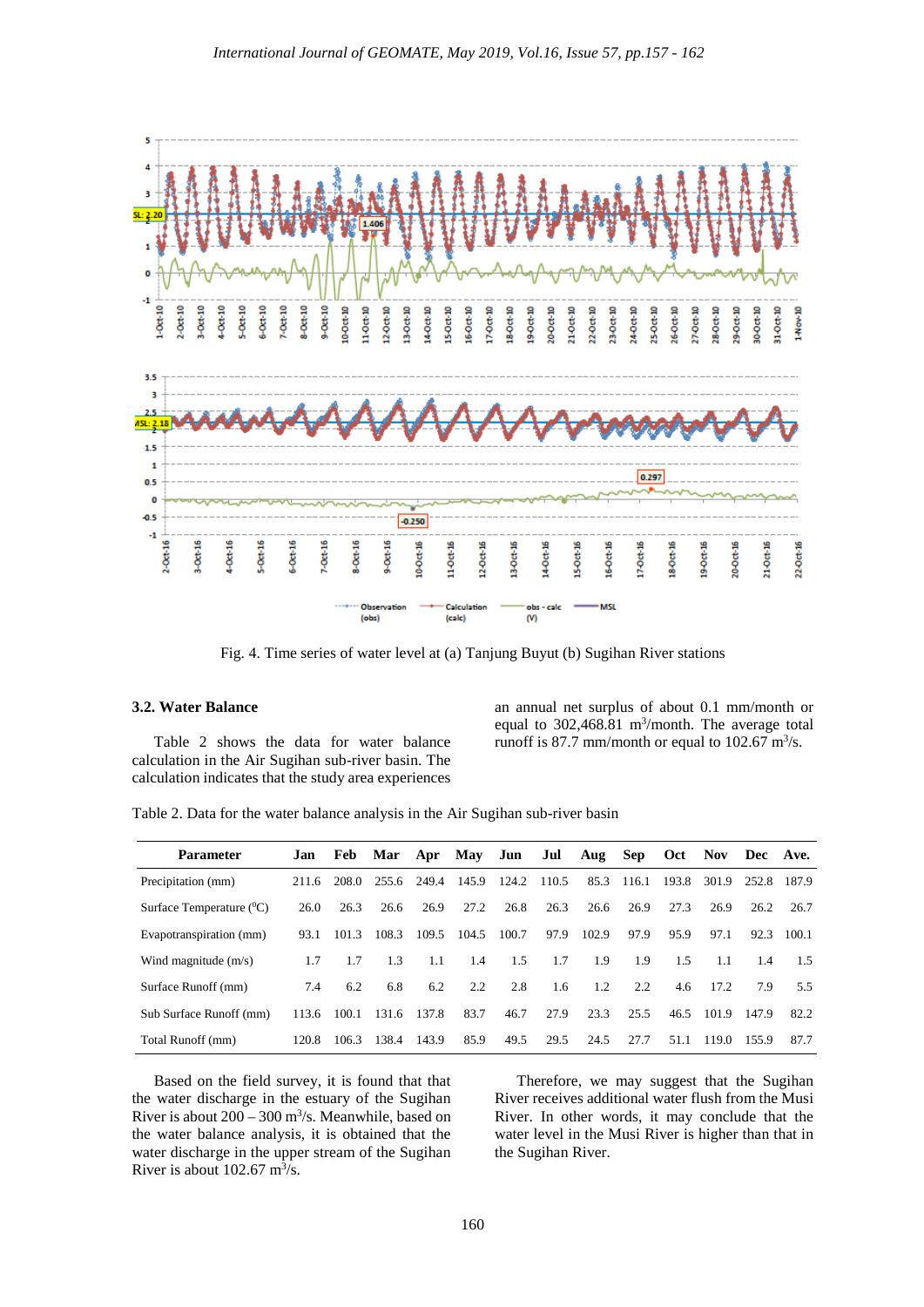



Figure 5 shows the monthly water balance in the Air Sugihan sub-river basin, together with the monthly tidal anomaly observed in the Tanjung Buyut station, Musi River. It is shown that the dry season (*low precipitation*) occurs in August, while wet season occurs twice a year; Mach – April and November – December. By combining the precipitation data and the evapotranspiration as well as the total runoff data, we found that the deficit period is started in April until September.

Based on the water balance analysis, it is found that monthly water storage in the Air Sugigan subriver basin is about 0.1 mm/month. It means that most of the precipitation becomes surface runoff and only about 0.05% of the daily precipitation is storing in the area. The main factor affecting this runoff is land use. Fig 1 shows that most the area in the Air Sugihan sub-river basin is rice fields, shrubs, and swamp, which are covered by less vegetation.



Fig. 6. Scatter plot of correlation between the water storage in the Air Sugihan sub-river basin and tidal data recorded at the Tanjung Buyut station.

In addition, the Air Sugihan sub-river basin is located in the tidal peat swap and near the coast. Therefore, tidal effects may also modulate the water balance in the area. Fig 6 reveals that the water storage in the Air Sugihan sub-river basin is highly correlated with the tidal with a correlation coefficient of  $r = 0.88$  (without subsurface runoff calculation) and  $r=0.70$  if subsurface runoff calculated.

# **4. CONCLUSIONS**

Hydrological characteristic and water balance in the Air Sugihan sub-river basin is analyzed by using combined direct observation data, satellite remote sensing data and reanalysis data.

The analysis shows that the Air Sugihan subriver-basin experiences rainy season twice a year in March - April and November – December, and one dry season in July – August. Meanwhile, the tidal analysis reveals that the Air Sugihan sub-river basin is dominated by the mixed-predominantly diurnal tide with Forzal number of 2.03. The magnitudes of tidal constituents at the Sugihan River are  $K_1 = 0.18$ m,  $O_1 = 0.21$  m and  $P_1 = 0.07$  m.

The water balance analysis in the Air Sugihan sub-river basin shows that the area experiences an annual net surplus of about 0.1 mm/month or equal to 302,468.81  $\text{m}^3/\text{month}$ . The average total runoff is 87.7 mm/month or equal to  $102.67 \text{ m}^3/\text{s}$ . In addition, the area has monthly water storage is about 0.1 mm/month. Most of the precipitation becomes surface runoff and only about 0.05% of the daily precipitation is storing in the area.

#### **5. ACKNOWLEDGMENTS**

This study is supported by the University of Sriwijaya through the *Hibah Unggulan Profesi*  2018 for the last author (Number: 0006/UN9/SK.LP2M.PT/2018). Part of this study is supported by the PT. OKI Pulp and Paper Mills.

#### **6. REFERENCES**

- [1] Asdak, C., Hidrologi dan Pengelolaan Daerah Aliran Sungai. 2007, Gadjah Mada University Press, Yogyakarta
- [2] Muchtar A. and Abdullah N., Analisis Faktor-Faktor yang Mempengaruhi Debit Sungai Mamasa, Jurnal Hutan dan Masyarakat, Vol. 2(1), 2008, pp. 174-187.
- [3] Benyamin Lakitan and Nuni Gofar, Kebijakan Inovasi Teknologi untuk Pengelolaan Lahan Suboptimal Berkelanjutan, Prosiding Seminar Nasional Lahan Suboptimal "Intensifikasi Pengelolaan Lahan Suboptimal dalam Rangka Mendukung Kemandirian Pangan Nasional, 2013, ISBN 979-587-501-9